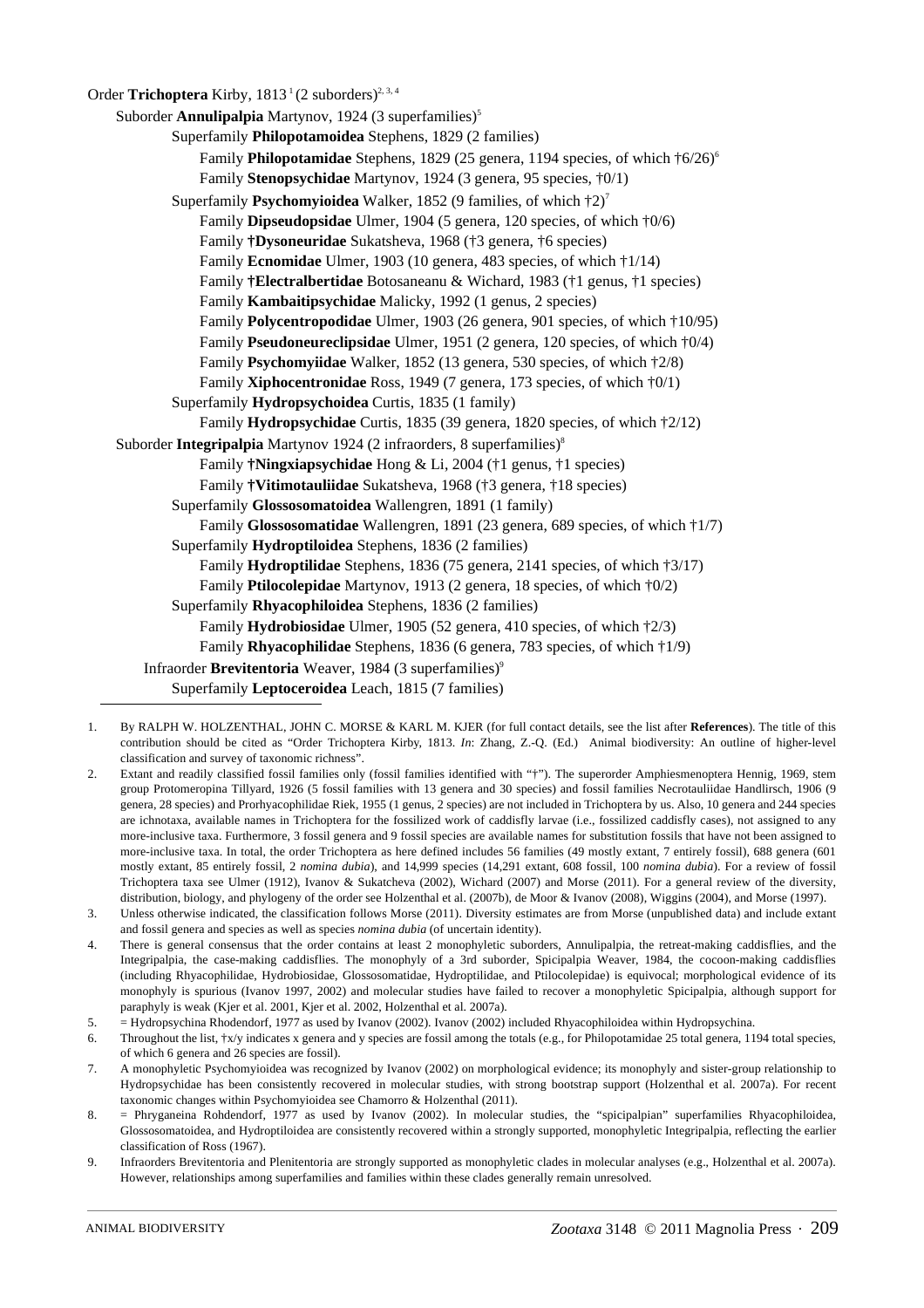Family **Atriplectididae** Neboiss, 1977 (4 genera, 6 species) Family **Calamoceratidae** Ulmer, 1905 (10 genera, 187 species, of which †2/5) Family **Molannidae** Wallengren, 1891 (2 genera, 45 species, of which †0/4) Family **Leptoceridae** Leach, 1815 (52 genera, 2037 species, of which †4/17) Family **Limnocentropodidae** Tsuda, 1942 (1 genus, 15 species) Family **Odontoceridae** Wallengren, 1891 (18 genera, 160 species, of which †3/6) Family **Philorheithridae** Mosely, 1936 (9 genera, 30 species) Superfamily **Sericostomatoidea** Stephens, 1836 (12 families) Family **Anomalopsychidae** Flint, 1981 (2 genera, 27 species) Family **Antipodoeciidae** Ross, 1967 (1 genus, 1 species) Family **Barbarochthonidae** Scott, 1985 (1 genus, 1 species) Family **Beraeidae** Wallengren, 1891 (7 genera, 59 species, of which †0/2) Family **Calocidae** Ross, 1967 (7 genera, 23 species) Family **Chathamiidae** Tillyard, 1925 (2 genera, 5 species) Family **Conoesucidae** Ross, 1967 (11 genera, 43 species) Family **Helicophidae** Mosely, 1953 (9 genera, 44 species) Family **Helicopsychidae** Ulmer, 1906 (10 genera, 283 species, of which †8/14) Family **Hydrosalpingidae** Scott, 1985 (1 genus, 1 species) Family **Petrothrincidae** Scott, 1985 (1 genus, 14 species) Family **Sericostomatidae** Stephens, 1836 (23 genera, 111 species, of which †4/4) Superfamily **Tasimioidea** Riek, 1968 (1 family) Family **Tasimiidae** Riek, 1968 (4 genera, 9 species) Infraorder **Plenitentoria** Weaver, 1984 (2 superfamilies) Family **Kokiriidae** McFarlane, 1964 (6 genera, 15 species)<sup>10</sup> Superfamily **Limnephiloidea** Kolenati, 1848 (7 families, of which †1) Family **Apataniidae** Wallengren, 1886 (21 genera, 203 species) Family **Goeridae** Ulmer, 1903 (11 genera, 184 species, of which †0/4) Family **Limnephilidae** Kolenati, 1848 (100 genera, 884 species, of which †1/4) Family **Rossianidae** Gall, 1996 (2 genera, 2 species) Family **†Taymyrelectronidae** Botosaneanu & Wichard, 1983 (†1 genus, †1 species) Family **Thremmatidae** Martynov, 1935 (3 genera, 52 species) Family **Uenoidae** Iwata, 1927 (4 genera, 31 species) Superfamily **Phryganeoidea** Leach, 1815 (9 families, of which †2) Family **†Baissoferidae** Sukatsheva, 1968 (†1 genus, †4 species) Family **Brachycentridae** Ulmer, 1903 (8 genera, 113 species, of which †1/2) Family **†Kalophryganeidae** Haupt, 1956 (†1 genus, †1 species) Family **Lepidostomatidae** Ulmer, 1903 (11 genera, 483 species, of which †4/12) Family **Oeconesidae** Tillyard, 1921 (6 genera, 18 species) Family **Phryganeidae** Leach, 1815 (21 genera, 120 species, of which †4/36) Family **Phryganopsychidae** Wiggins, 1959 (1 genus, 4 species) Family **Pisuliidae** Ross, 1967 (2 genera, 19 species) Family **Plectrotarsidae** Mosely, 1953 (4 genera, 6 species, of which †1/1)

## **References**

Chamorro, M.L. & Holzenthal, R.W. (2011) Phylogeny of Polycentropodidae Ulmer, 1903 (Trichoptera: Annulipalpia: Psychomyioidea) inferred from larval, pupal and adult characters. *Invertebrate Systematics*, 25, 219–253.

de Moor, F.C. & Ivanov, V.D. (2008) Global diversity of caddisflies (Trichoptera: Insecta) in freshwater. *Hydrobiologia,* 595, 393–407.

Holzenthal, R.W., Blahnik, R.J., Kjer, K.M. & Prather, A.P. (2007a) An update on the phylogeny of caddisflies (Trichoptera). *In*: J. Bueno-Soria, R. Barba-Alvarez & B. Armitage (Eds), *Proceedings of the 12th International Symposium on Trichoptera*. The Caddis Press, Columbus, Ohio, pp. 143–153.

Holzenthal, R.W., Blahnik, R.J., Prather, A.L. & Kjer, K.M. (2007b) Order Trichoptera Kirby, 1813 (Insecta), caddisflies. *Zootaxa,* 

<sup>10.</sup> Holzenthal *et al.* (2007b) included Kokiriidae in Plenitentoria based on molecular evidence (Holzenthal et al. 2007a), but without assignment to a superfamily.